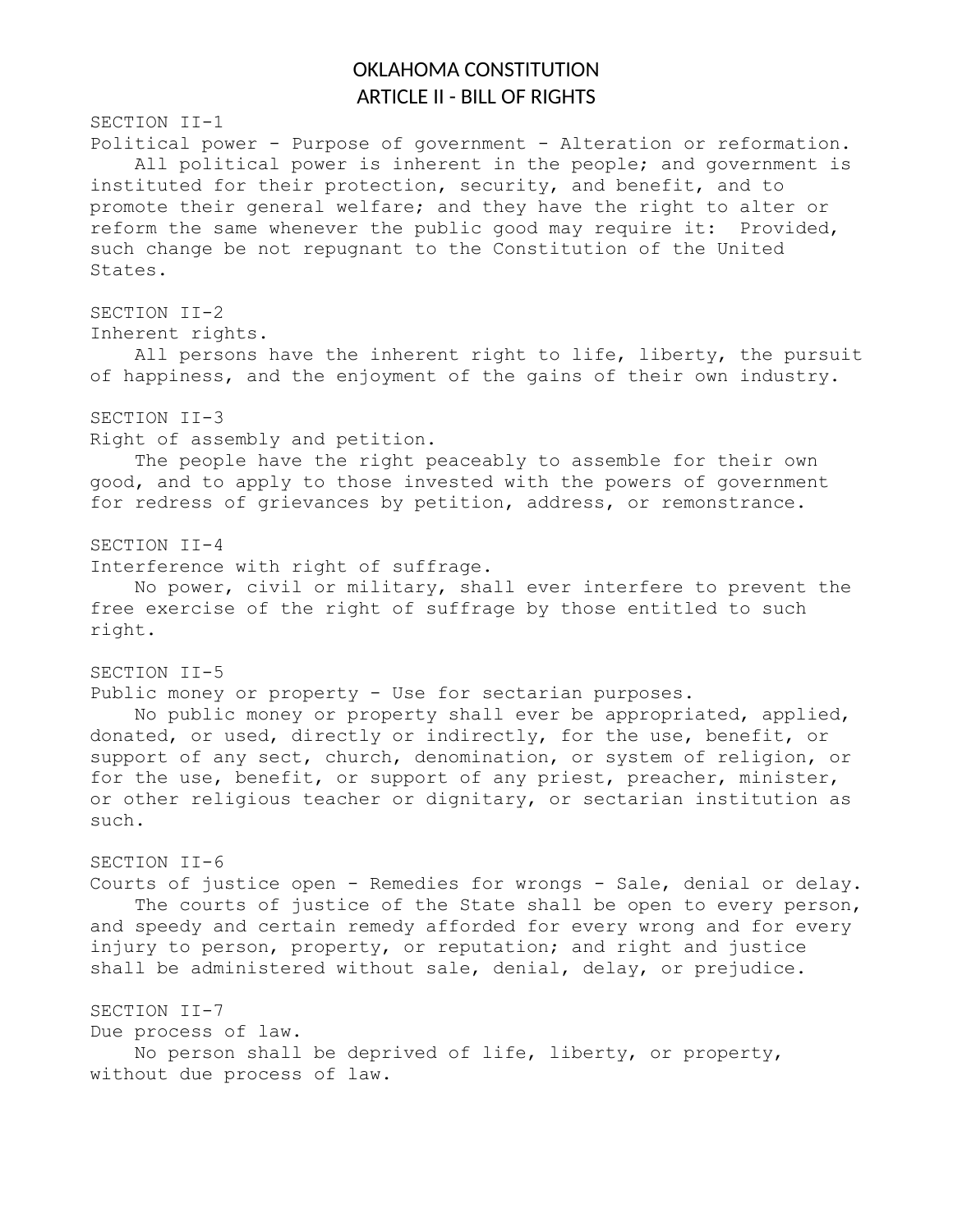SECTION II-8

Right to bail - Exceptions.

A. All persons shall be bailable by sufficient sureties, except that bail may be denied for:

1. capital offenses when the proof of guilt is evident, or the presumption thereof is great;

2. violent offenses;

3. offenses where the maximum sentence may be life imprisonment or life imprisonment without parole;

4. felony offenses where the person charged with the offense has been convicted of two or more felony offenses arising out of different transactions; and

5. controlled dangerous substances offenses where the maximum sentence may be at least ten (10) years imprisonment.

On all offenses specified in paragraphs 2 through 5 of this section, the proof of guilt must be evident, or the presumption must be great, and it must be on the grounds that no condition of release would assure the safety of the community or any person.

B. The provisions of this resolution shall become effective on July 1, 1989.

Amended by State Question No. 612, Legislative Referendum No. 269, adopted at election held on Nov. 8, 1988. Amendment proposed by Laws 1988, p. 1850, H.J.R. No. 1053.

SECTION II-9

Excessive bail or fines - Cruel or unusual punishment.

Excessive bail shall not be required, nor excessive fines imposed, nor cruel or unusual punishments inflicted.

SECTION II-9A

#### Death penalty.

All statutes of this state requiring, authorizing, imposing or relating to the death penalty are in full force and effect, subject to legislative amendment or repeal by statute, initiative or referendum. Any method of execution shall be allowed, unless prohibited by the United States Constitution. Methods of execution may be designated by the Legislature. A sentence of death shall not be reduced on the basis that a method of execution is invalid. In any case in which an execution method is declared invalid, the death sentence shall remain in force until the sentence can be lawfully executed by any valid method. The death penalty provided for under such statutes shall not be deemed to be, or to constitute, the infliction of cruel or unusual punishments, nor shall such punishment be deemed to contravene any other provision of this Constitution. Added by State Question No. 776, Legislative Referendum No. 367, adopted at General Election held on Nov. 8, 2016.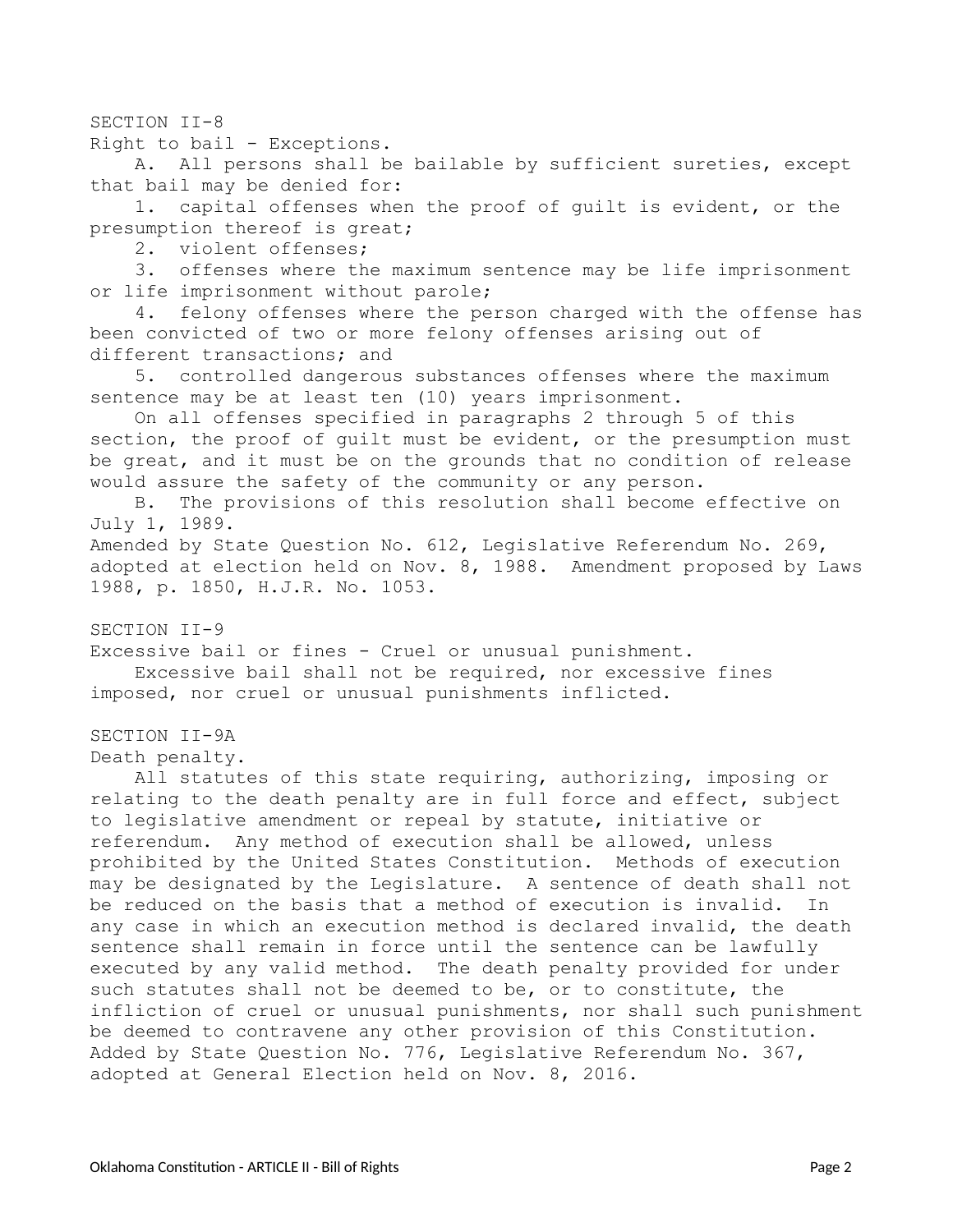NOTE: State Question No. 776 proposed by Laws 2015, p. 1597, S.J.R. No. 31, § 1.

SECTION II-10

Habeas corpus - Suspension.

The privilege of the writ of habeas corpus shall never be suspended by the authorities of this State.

SECTION II-11

Officers - Personal attention to duties - Intoxication.

Every person elected or appointed to any office or employment of trust or profit under the laws of the State, or under any ordinance of any municipality thereof, shall give personal attention to the duties of the office to which he is elected or appointed. Drunkenness and the excessive use of intoxicating liquors while in office shall constitute sufficient cause for impeachment or removal therefrom. Amended by State Question No. 73, Initiative Petition No. 46, adopted at election held on Aug. 4, 1914.

# SECTION II-12

Officers of United States or other states - Ineligibility to office.

No member of Congress from this State, or person holding any office of trust or profit under the laws of any other State, or of the United States, shall hold any office of trust or profit under the laws of this State; provided, neither the provisions of this section nor any other provision of this Constitution or state law shall be construed to prohibit the following officeholders from holding at the same time any other office of trust or profit:

- 1. Officers and enlisted members of the National Guard;
- 2. Officers and enlisted members of the National Guard Reserve;
- 3. Officers of the Officers Reserve Corps of the United States;

4. Enlisted members of the Organized Reserves of the United States; and

5. Officers and enlisted members of the Oklahoma State Guard and any other active militia or military force organized under state law.

The Legislature shall have the power to enact laws to further implement the provisions of this section. Amended by State Question No. 769, Legislative Referendum No. 364, adopted at election held on Nov. 4, 2014 (amendment proposed by Laws 2014, S.J.R. No. 33, § 1).

#### SECTION II-12A

Term limits for Congressman.

Beginning January 1, 1995, persons wanting to become a candidate for election to the United States Congress from this State for a term beginning on or after January 1, 1995, shall be subject to the following provisions: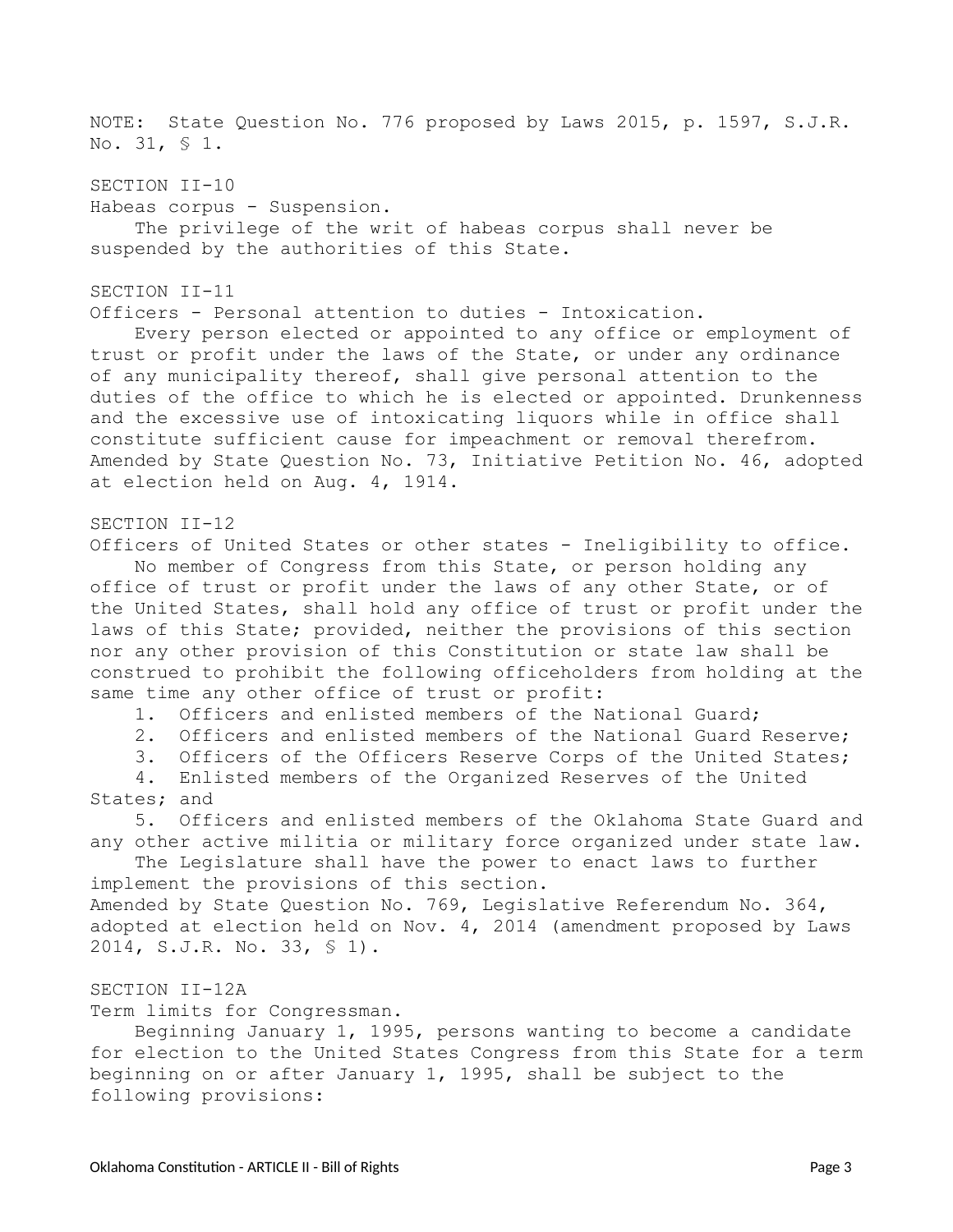A. Any person seeking to have his or her name placed on the ballot for election to the United States House of Representatives shall be ineligible if, by the end of the then current term of office, that person has served in that office for three (3) two-year terms.

B. Any person seeking to have his or her name placed on the ballot for election to the United States Senate shall be ineligible if, by the end of the then current term of office, that person has served in that office for two (2) six-year terms.

C. A person elected to serve as a member of the United States Congress shall be eligible to serve as a Representative for a total of six (6) years and as a Senator for a total of twelve (12) years for a maximum total of eighteen (18) years as a member of Congress from this State.

D. The provisions of this section shall not be applicable to or include:

1. The years served by any person as a member of the United States House of Representatives or as a member of the United States Senate which began prior to the election at which this measure was enacted.

2. The years served by a person who has been appointed to complete the remainder of a vacated term.

E. The provisions of this Section shall not be construed so as to prevent casting a ballot for any person regardless of the number of years previously served in the United States Congress by writing the name of that person on the ballot, or from having such ballot counted or to prevent a person from campaigning by means of a "writein" campaign if that procedure is otherwise authorized in this Constitution or by law.

Added by State Question No. 662, Initiative Petition No. 360, adopted at election held on Sept. 20, 1994.

SECTION II-13

Imprisonment for debt.

Imprisonment for debt is prohibited, except for the non-payment of fines and penalties imposed for the violation of law.

SECTION II-14

Military subordinate to civil authorities - Quartering without owner's consent.

The military shall be held in strict subordination to the civil authorities. No soldier shall be quartered in any house, in time of peace, without the consent of the owner, nor in time of war, except in a manner to be prescribed by law.

SECTION II-15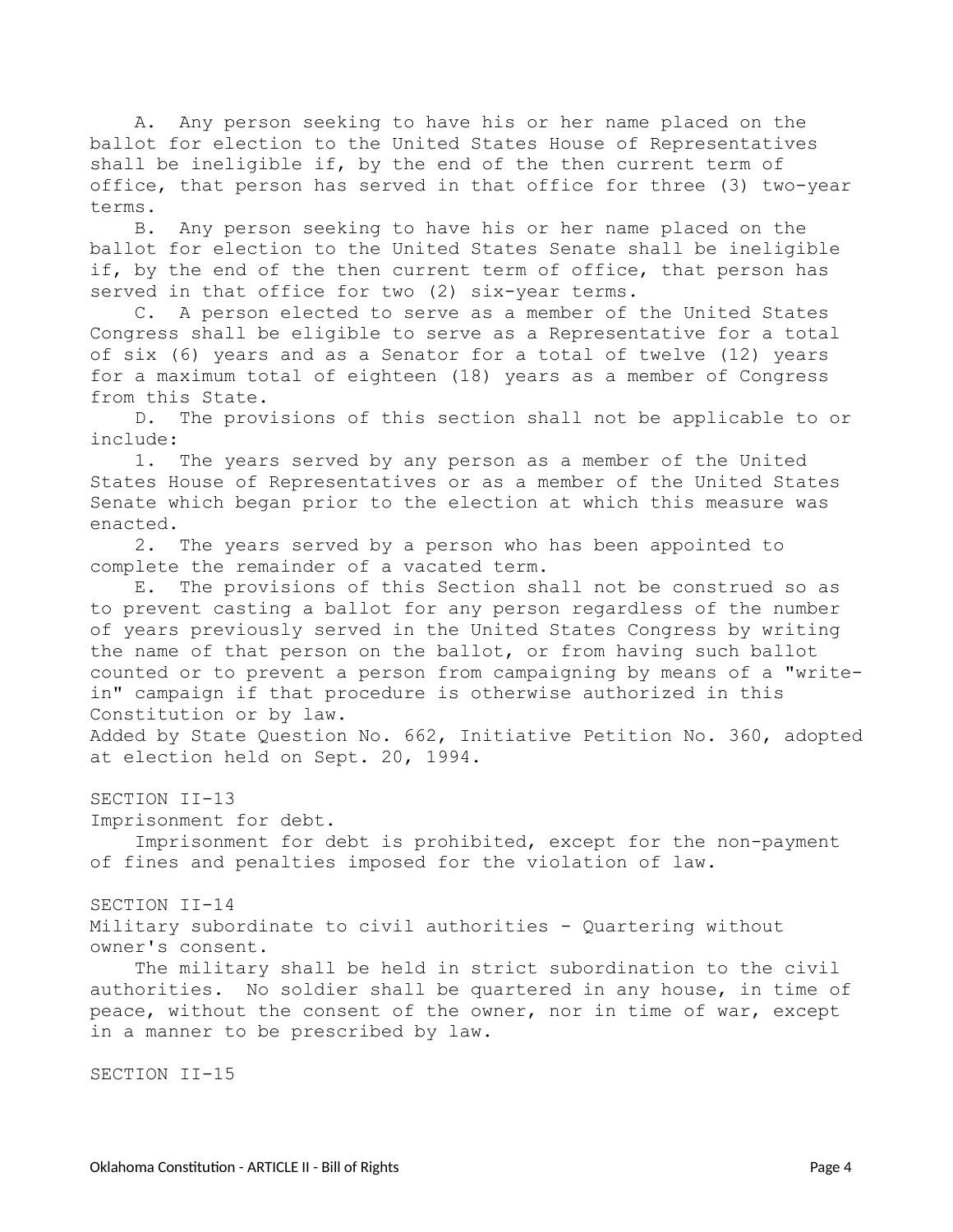Bills of attainder - Ex post facto laws - Obligation of contracts – Forfeitures.

No bill of attainder, ex post facto law, nor any law impairing the obligation of contracts, shall ever be passed. No conviction shall work a corruption of blood or forfeiture of estate: Provided, that this provision shall not prohibit the imposition of pecuniary penalties.

## SECTION II-16

#### Treason.

Treason against the State shall consist only in levying war against it or in adhering to its enemies, giving them aid and comfort. No person shall be convicted of treason, unless on the testimony of two witnesses to the same overt act, or on confession in open court.

#### SECTION II-17

Indictment or information - Preliminary examination - Prosecutions in courts not of record.

No person shall be prosecuted criminally in courts of record for felony or misdemeanor otherwise than by presentment or indictment or by information. No person shall be prosecuted for a felony by information without having had a preliminary examination before an examining magistrate, or having waived such preliminary examination. Prosecutions may be instituted in courts not of record upon a duly verified complaint.

### SECTION II-18

### Grand jury.

A grand jury shall be composed of twelve (12) persons, any nine (9) of whom concurring may find an indictment or true bill. A grand jury shall be convened upon the order of a district judge upon his own motion; or such grand jury shall be ordered by a district judge upon the filing of a petition therefor signed by qualified electors of the county equal to the number of signatures required to propose legislation by a county by initiative petition as provided in Section 5 of Article V of the Oklahoma Constitution, with the minimum number of required signatures being five hundred (500) and the maximum being five thousand (5,000); and further providing that in any calendar year in which a grand jury has been convened pursuant to a petition therefor, then any subsequent petition filed during the same calendar year shall require double the minimum number of signatures as were required hereunder for the first petition; or such grand jury shall be ordered convened upon the filing of a verified application by the Attorney General of the State of Oklahoma who shall have authority to conduct the grand jury in investigating crimes which are alleged to have been committed in said county or involving multicounty criminal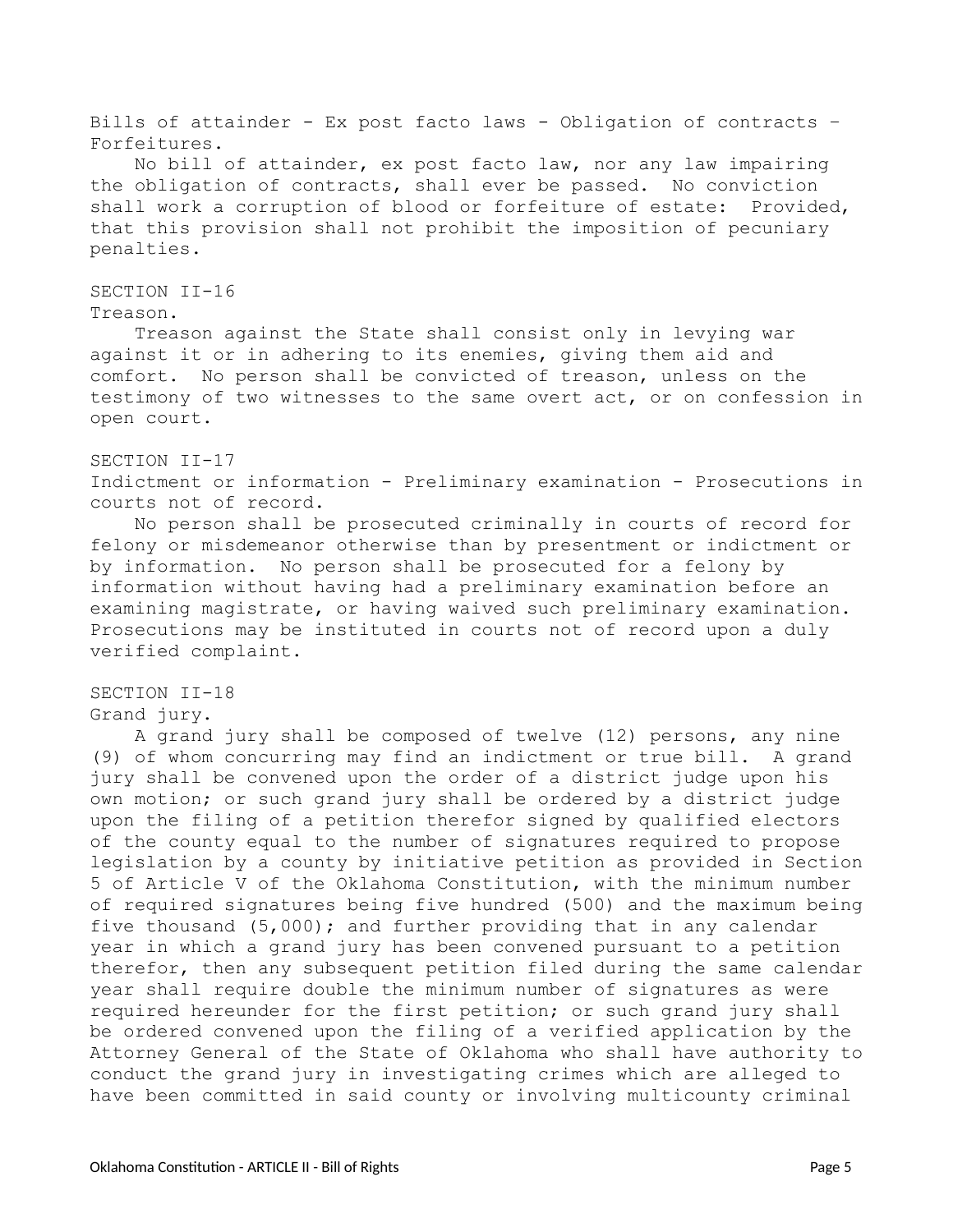activities; when so assembled such grand jury shall have power to inquire into and return indictments for all character and grades of crime. All other provisions of the Constitution or the laws of this state in conflict with the provisions of this constitutional amendment are hereby expressly repealed.

The Legislature shall enact laws to prevent corruption in making, filing, circulating and submitting petitions calling for convening a grand jury.

Amended by State Question No. 354, Legislative Referendum No. 101, adopted at primary election held on July 1, 1952; State Question No. 457, Legislative Referendum No. 170, adopted at election held on Aug. 27, 1968; State Question No. 483, Legislative Referendum No. 189, adopted at election held on Dec. 7, 1971; State Question No. 670, Legislative Referendum No. 302, adopted at election held on Nov. 5, 1996.

# SECTION II-19

# Trial by jury.

The right of trial by jury shall be and remain inviolate, except in civil cases wherein the amount in controversy does not exceed One Thousand Five Hundred Dollars (\$1,500.00), or in criminal cases wherein punishment for the offense charged is by fine only, not exceeding One Thousand Five Hundred Dollars (\$1,500.00). Provided, however, that the Legislature may provide for jury trial in cases involving lesser amounts. Juries for the trial of civil cases, involving more than Ten Thousand Dollars (\$10,000.00), and felony criminal cases shall consist of twelve (12) persons. All other juries shall consist of six (6) persons. However, in all cases the parties may agree on a lesser number of jurors than provided herein.

In all criminal cases where imprisonment for more than six (6) months is authorized the entire number of jurors must concur to render a verdict. In all other cases three-fourths (3/4) of the whole number of jurors concurring shall have power to render a verdict. When a verdict is rendered by less than the whole number of jurors, the verdict shall be signed by each juror concurring therein. Amended by State Question No. 354, Legislative Referendum No. 101, adopted at primary election held on July 1, 1952; State Question No. 459, Legislative Referendum No. 172, adopted at election held on Sept. 17, 1968, eff. Jan. 13, 1969; State Question No. 623, Legislative Referendum No. 277, adopted at election held on Aug. 28, 1990.

# SECTION II-20

Rights of accused in criminal cases.

In all criminal prosecutions the accused shall have the right to a speedy and public trial by an impartial jury of the county in which the crime shall have been committed or, where uncertainty exists as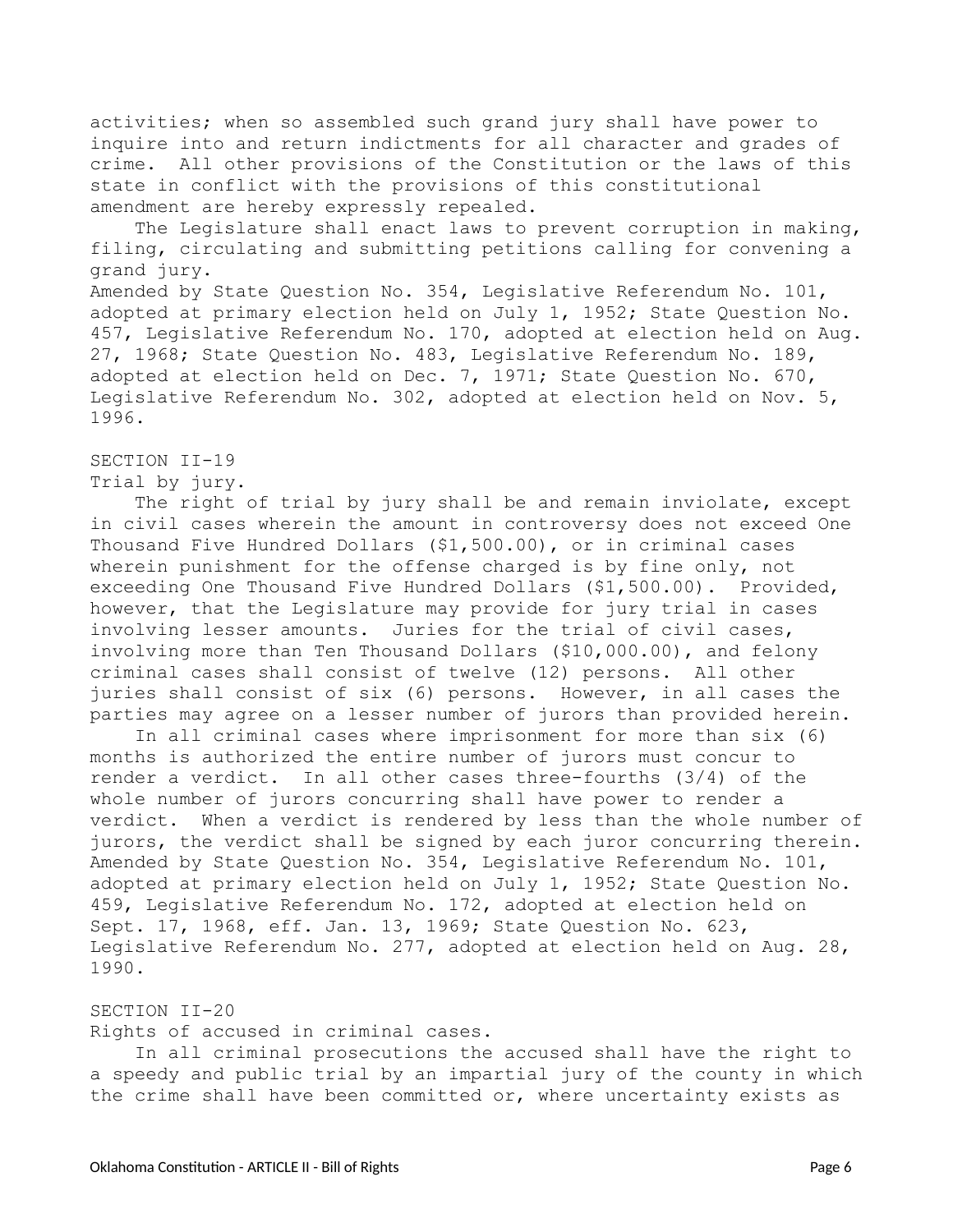to the county in which the crime was committed, the accused may be tried in any county in which the evidence indicates the crime might have been committed. Provided, that the venue may be changed to some other county of the state, on the application of the accused, in such manner as may be prescribed by law. He shall be informed of the nature and cause of the accusation against him and have a copy thereof, and be confronted with the witnesses against him, and have compulsory process for obtaining witnesses in his behalf. He shall have the right to be heard by himself and counsel; and in capital cases, at least two days before the case is called for trial, he shall be furnished with a list of the witnesses that will be called in chief, to prove the allegations of the indictment or information, together with their postoffice addresses. Amended by State Question No. 401, Referendum Petition No. 132, adopted at special election held on Sept. 12, 1961.

SECTION II-21

Self-incrimination - Double jeopardy.

No person shall be compelled to give evidence which will tend to incriminate him, except as in this Constitution specifically provided; nor shall any person, after having been once acquitted by a jury, be again put in jeopardy of life or liberty for that of which he has been acquitted. Nor shall any person be twice put in jeopardy of life or liberty for the same offense.

SECTION II-22 Liberty of speech and press - Truth as evidence in prosecution for libel.

Every person may freely speak, write, or publish his sentiments on all subjects, being responsible for the abuse of that right; and no law shall be passed to restrain or abridge the liberty of speech or of the press. In all criminal prosecutions for libel, the truth of the matter alleged to be libelous may be given in evidence to the jury, and if it shall appear to the jury that the matter charged as libelous be true, and was written or published with good motives and for justifiable ends, the party shall be acquitted.

SECTION II-23 Private property - Taking or damaging for private use.

No private property shall be taken or damaged for private use, with or without compensation, unless by consent of the owner, except for private ways of necessity, or for drains and ditches across lands of others for agricultural, mining, or sanitary purposes, in such manner as may be prescribed by law.

SECTION II-24 Private property - Public use - Character of use a judicial question.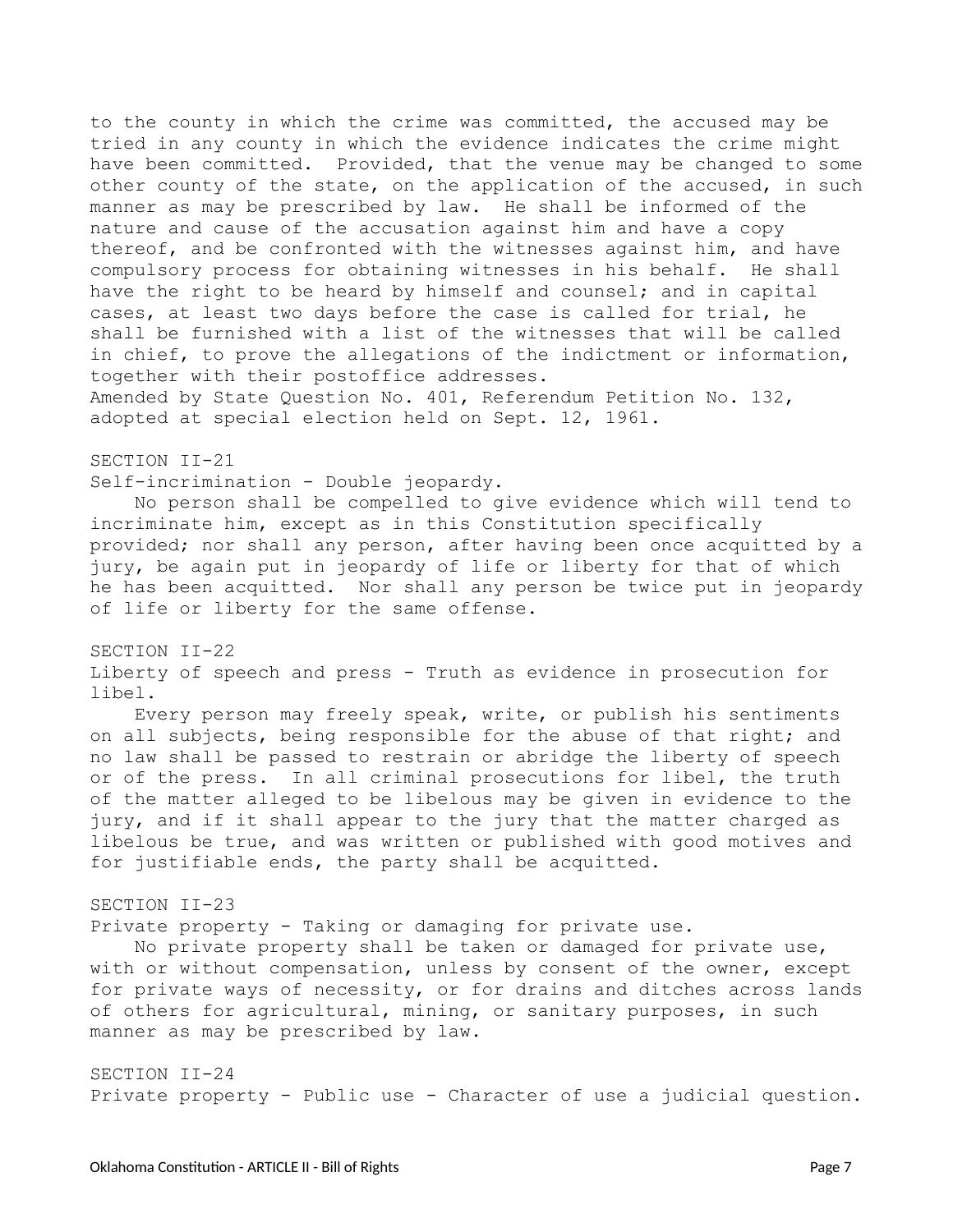Private property shall not be taken or damaged for public use without just compensation. Just compensation shall mean the value of the property taken, and in addition, any injury to any part of the property not taken. Any special and direct benefits to the part of the property not taken may be offset only against any injury to the property not taken. Such compensation shall be ascertained by a board of commissioners of not less than three freeholders, in such manner as may be prescribed by law. Provided however, in no case shall the owner be required to make any payments should the benefits be judged to exceed damages. The commissioners shall not be appointed by any judge or court without reasonable notice having been served upon all parties in interest. The commissioners shall be selected from the regular jury list of names prepared and made as the Legislature shall provide. Any party aggrieved shall have the right of appeal, without bond, and trial by jury in a court of record. Until the compensation shall be paid to the owner, or into court for the owner, the property shall not be disturbed, or the proprietary rights of the owner divested. When possession is taken of property condemned for any public use, the owner shall be entitled to the immediate receipt of the compensation awarded, without prejudice to the right of either party to prosecute further proceedings for the judicial determination of the sufficiency or insufficiency of such compensation. The fee of land taken by common carriers for right of way, without the consent of the owner, shall remain in such owner subject only to the use for which it is taken. In all cases of condemnation of private property for public or private use, the determination of the character of the use shall be a judicial question.

Amended by State Question No. 624, Legislative Referendum No. 278, adopted at election held on Aug. 28, 1990.

#### SECTION II-25

Contempt - Definition - Jury trial - Hearing.

The legislature shall pass laws defining contempts and regulating the proceedings and punishment in matters of contempt: Provided, that any person accused of violating or disobeying, when not in the presence or hearing of the court, or judge sitting as such, any order of injunction, or restraint, made or entered by any court or judge of the State shall, before penalty or punishment is imposed, be entitled to a trial by jury as to the guilt or innocence of the accused. In no case shall a penalty or punishment be imposed for contempt, until an opportunity to be heard is given.

## SECTION II-26

Bearing arms - Carrying weapons.

The right of a citizen to keep and bear arms in defense of his home, person, or property, or in aid of the civil power, when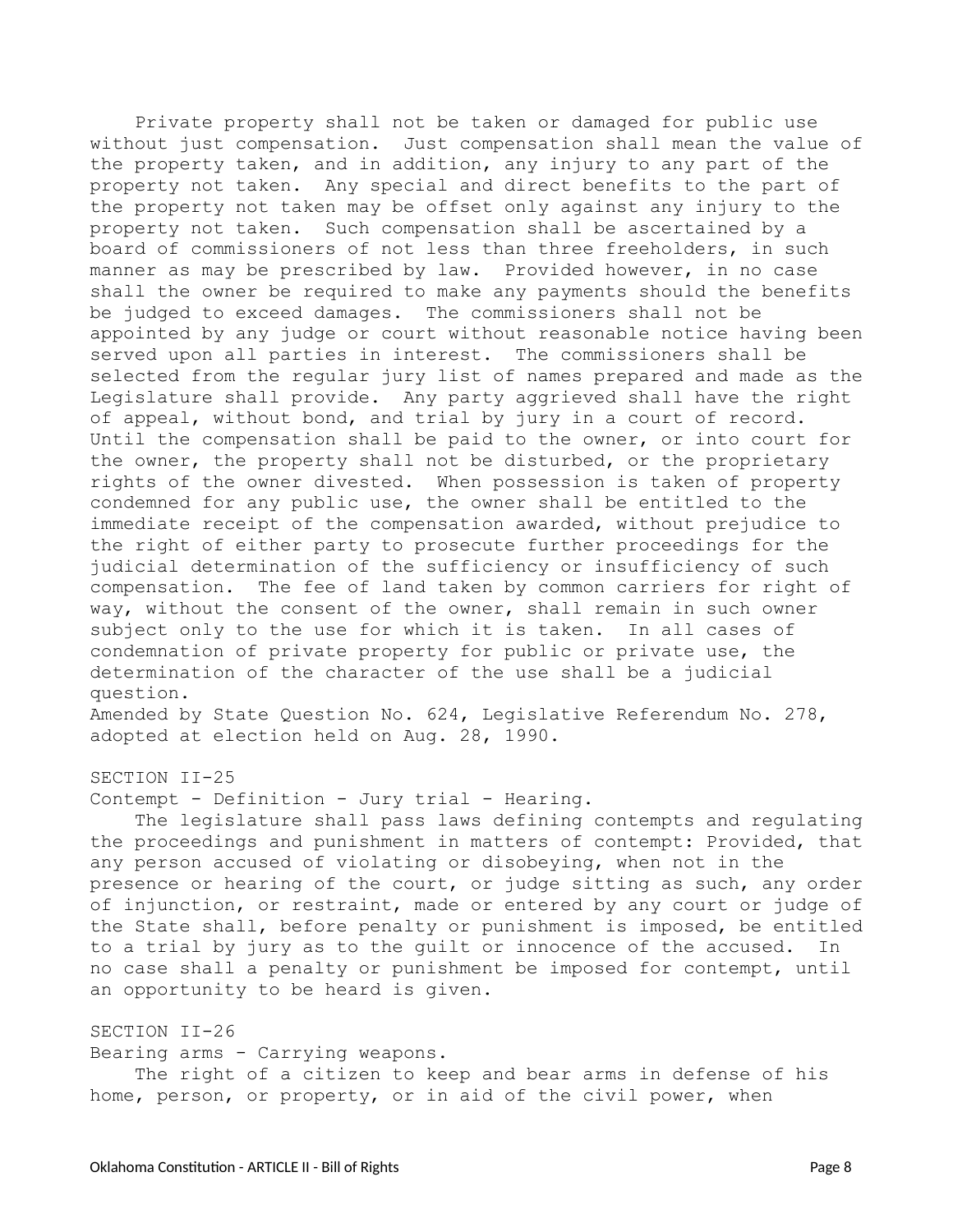thereunto legally summoned, shall never be prohibited; but nothing herein contained shall prevent the Legislature from regulating the carrying of weapons.

# SECTION II-27

Witnesses not excused from testifying - Immunity from prosecution. Any person having knowledge or possession of facts that tend to establish the guilt of any other person or corporation under the laws of the state shall not be excused from giving testimony or producing evidence, when legally called upon so to do, on the ground that it may tend to incriminate him under the laws of the state; but no person shall be prosecuted or subjected to any penalty or forfeiture for or on account of any transaction, matter, or thing concerning which he may so testify or produce evidence. All other provisions of the Constitution or the laws of this state in conflict with the provisions of this constitutional amendment are hereby expressly repealed.

Amended by State Question No. 482, Legislative Referendum No. 188, adopted at election held on Dec. 7, 1971.

SECTION II-28

Corporate records, books and files.

The records, books, and files of all corporations shall be, at all times, liable and subject to the full visitorial and inquisitorial powers of the State, notwithstanding the immunities and privileges in this Bill of Rights secured to the persons, inhabitants, and citizens thereof.

# SECTION II-29

Transportation out of State.

No person shall be transported out of the State for any offense committed within the State, nor shall any person be transported out of the State for any purpose, without his consent, except by due process of law; but nothing in this provision shall prevent the operation of extradition laws, or the transporting of persons sentenced for crime, to other states for the purpose of incarceration.

# SECTION II-30

Unreasonable searches or seizures - Warrants, issuance of.

The right of the people to be secure in their persons, houses, papers, and effects against unreasonable searches or seizures shall not be violated; and no warrant shall issue but upon probable cause supported by oath or affirmation, describing as particularly as may be the place to be searched and the person or thing to be seized.

SECTION II-31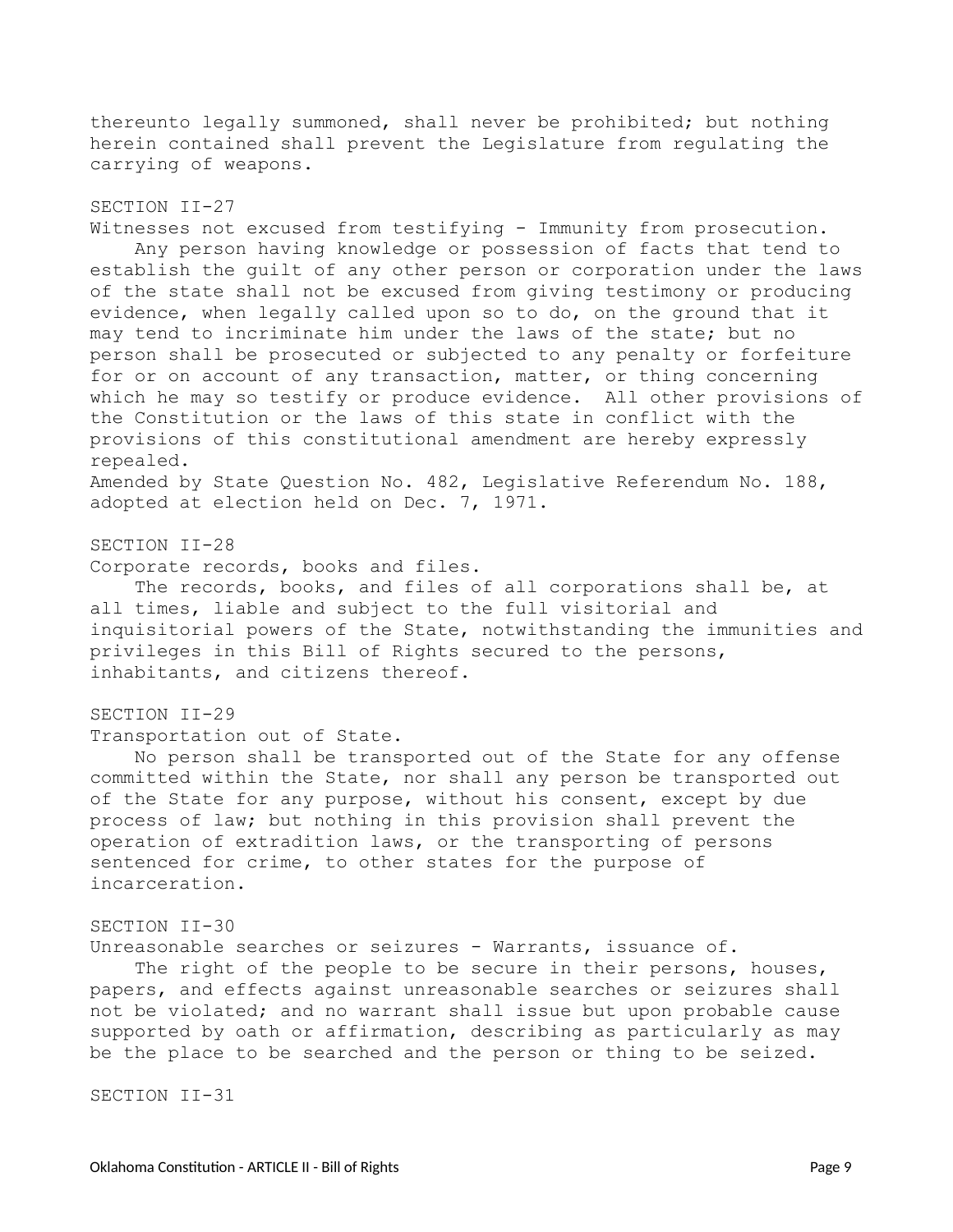State - Engagement in occupation or business.

The right of the State to engage in any occupation or business for public purposes shall not be denied nor prohibited, except that the State shall not engage in agriculture for any other than educational and scientific purposes and for the support of its penal, charitable, and educational institutions.

#### SECTION II-32

Perpetuities - Monopolies - Primogeniture - Entailments.

Perpetuities and monopolies are contrary to the genius of a free government, and shall never be allowed, nor shall the law of primogeniture or entailments ever be in force in this State.

#### SECTION II-33

Effect of enumeration of rights.

The enumeration in this Constitution of certain rights shall not be construed to deny, impair, or disparage others retained by the people.

# SECTION II-34

Rights of victims.

A. To secure justice and due process for victims throughout the criminal and juvenile justice systems, a victim of a crime shall have the following rights, which shall be protected by law in a manner no less vigorous than the rights afforded to the accused: to be treated with fairness and respect for the victim's safety, dignity and privacy; upon request, to reasonable and timely notice of and to be present at all proceedings involving the criminal or delinquent conduct; to be heard in any proceeding involving release, plea, sentencing, disposition, parole and any proceeding during which a right of the victim is implicated; to reasonable protection; upon request, to reasonable notice of any release or escape of an accused; to refuse an interview or other request made by the accused or any person acting on behalf of the accused, other than a refusal to appear if subpoenaed by defense counsel; to full and timely restitution; to proceedings free from unreasonable delay and a prompt conclusion of the case; upon request, to confer with the attorney for the state; and to be informed of all rights enumerated in this section.

B. The victim, the victim's attorney or other lawful representative, or the attorney for the state upon request of the victim may assert in any trial or appellate court, or before any other authority with jurisdiction over the case, and have enforced the rights enumerated in this section and any other right afforded to the victim by law. The court or other authority with jurisdiction shall act promptly on such a request. This section does not create any cause of action for compensation or damages against the state,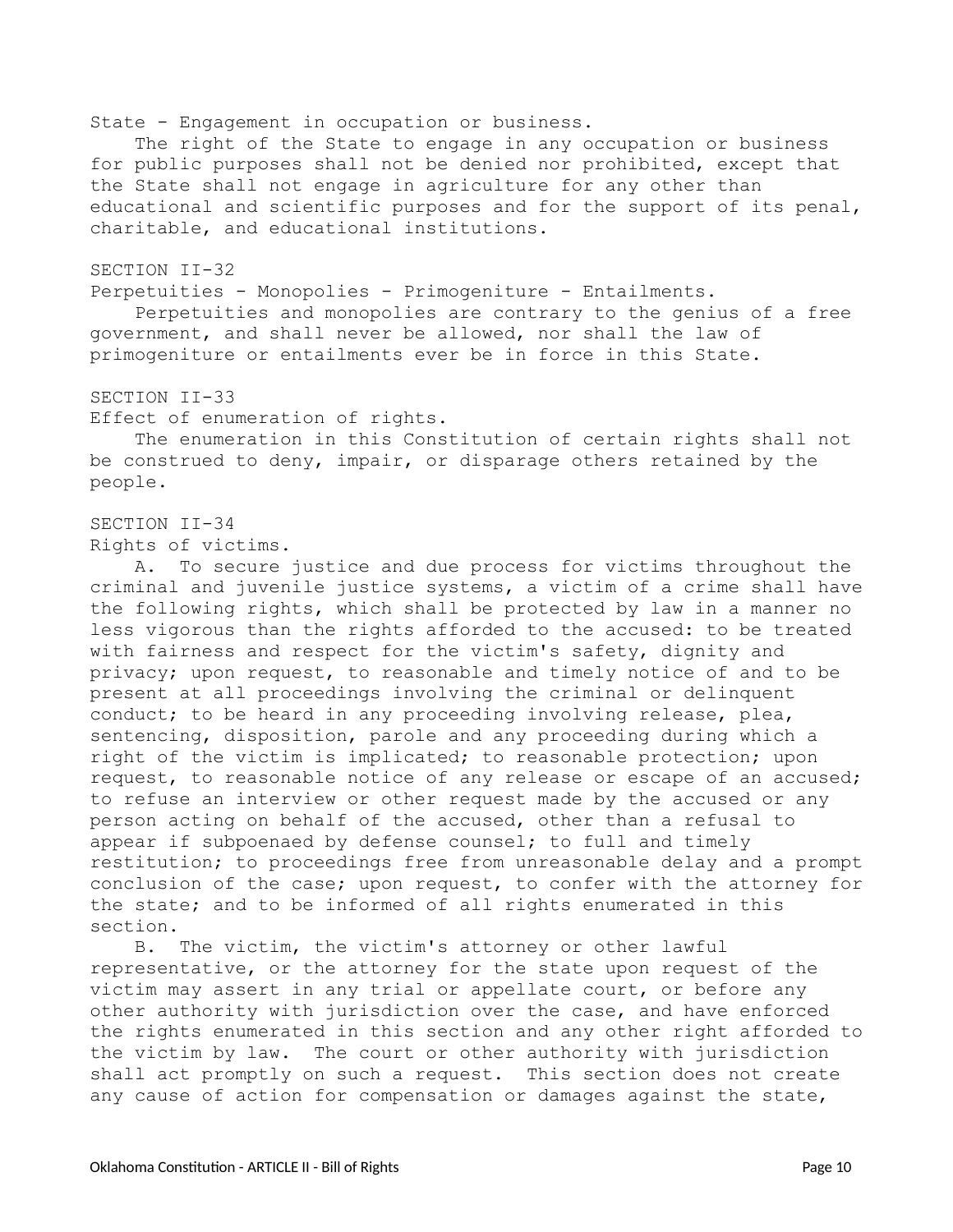any political subdivision of the state, any officer, employee or agent of the state or of any of its political subdivisions, or any officer or employee of the court.

C. As used in this section, a "victim" includes any person against whom the criminal offense or delinquent act is committed or who is directly and proximately harmed by the commission of the offense or act. The term "victim" does not include the accused or a person whom the court finds would not act in the best interests of a deceased, incompetent, minor or incapacitated victim.

D. The Legislature, or the people by initiative or referendum, has the authority to enact substantive and procedural laws to implement, preserve and protect the rights guaranteed to victims by this section.

E. The enumeration in the Constitution of certain rights for victims shall not be construed to deny or disparage other rights guaranteed by the Legislature or retained by victims. Added by State Question No. 674, Legislative Referendum No. 304, adopted at election held on Nov. 5, 1996. Amended by State Question No. 794, Legislative Referendum No. 371, adopted at election held on Nov. 6, 2018.

## SECTION II-35.

Marriage defined – Construction of law and Constitution – Recognition of out-of-state marriages – Penalty.

A. Marriage in this state shall consist only of the union of one man and one woman. Neither this Constitution nor any other provision of law shall be construed to require that marital status or the legal incidents thereof be conferred upon unmarried couples or groups.

B. A marriage between persons of the same gender performed in another state shall not be recognized as valid and binding in this state as of the date of the marriage.

C. Any person knowingly issuing a marriage license in violation of this section shall be guilty of a misdemeanor. Added by State Question No. 711, Legislative Referendum No. 334, adopted at election held Nov. 2, 2004. Addition proposed by Laws 2004, c. 156, § 1.

SECTION II-36

Right to hunt, fish, trap and harvest game and fish.

All citizens of this state shall have a right to hunt, fish, trap, and harvest game and fish, subject only to reasonable regulation as prescribed by the Legislature and the Wildlife Conservation Commission. The Wildlife Conservation Commission shall have the power and authority to approve methods, practices and procedures for hunting, trapping, fishing and the taking of game and fish. Traditional methods, practices and procedures shall be allowed for taking game and fish that are not identified as threatened by law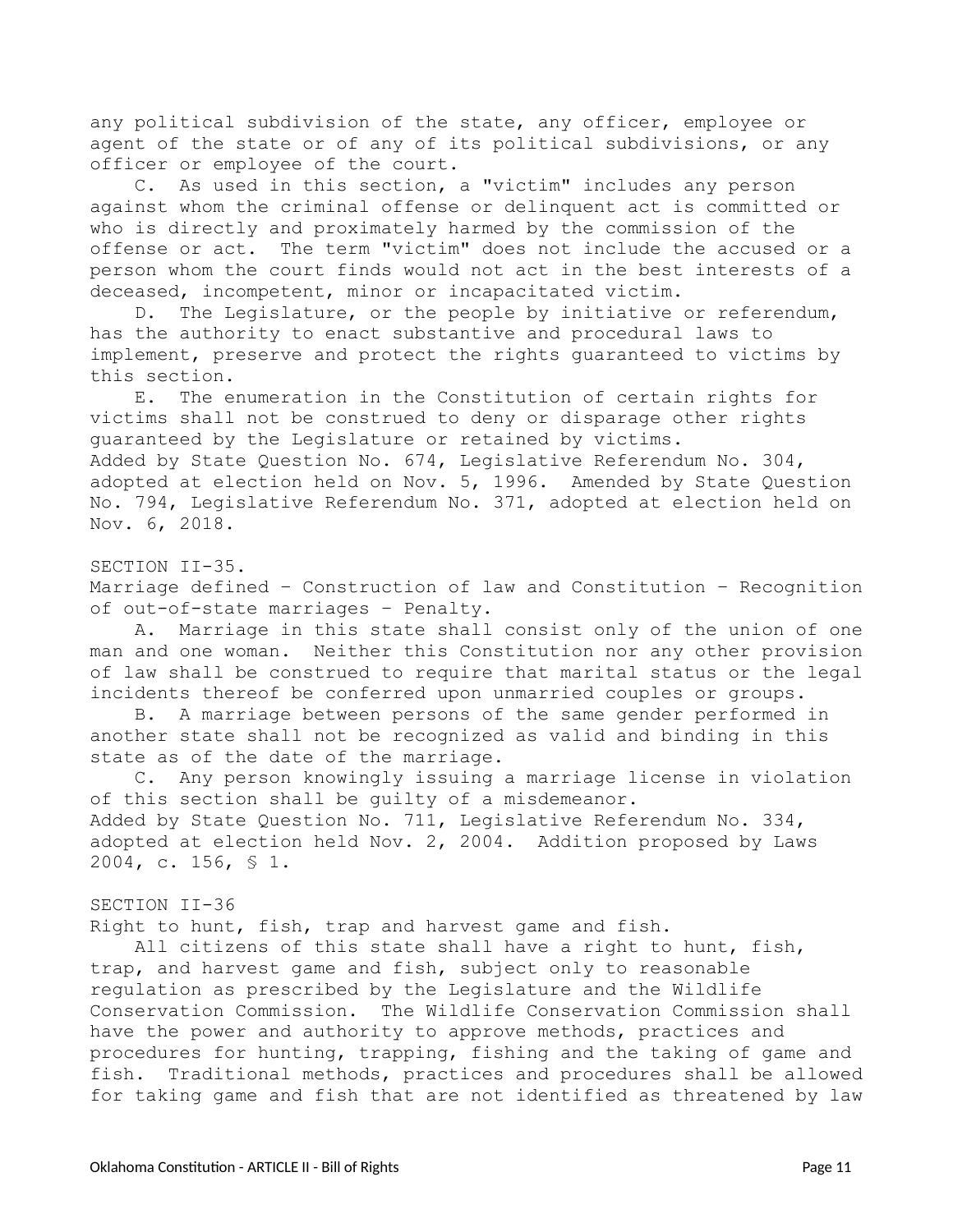or by the Commission. Hunting, fishing, and trapping shall be the preferred means of managing game and fish that are not identified as threatened by law or by the Commission. Nothing in this section shall be construed to modify any provision of common law or statutes relating to trespass, eminent domain, or any other property rights. Added by State Question No. 742, Legislative Referendum No. 345, adopted at election held on Nov. 4, 2008.

## SECTION II-36A

Prohibition of special treatment or discrimination based on race or sex in public employment, education and contracts.

A. The state shall not grant preferential treatment to, or discriminate against, any individual or group on the basis of race, color, sex, ethnicity or national origin in the operation of public employment, public education or public contracting.

B. This section shall apply only to action taken after the effective date of this section.

C. Nothing in this section shall be interpreted as prohibiting bona fide qualifications based on sex that are reasonably necessary to the normal operation of public employment, public education or public contracting.

D. Nothing in this section shall be interpreted as invalidating any court order or consent decree that is in force as of the effective date of this section.

E. Nothing in this section shall be interpreted as prohibiting action that must be taken to establish or maintain eligibility for any federal program, where ineligibility would result in a loss of federal funds to the state.

F. For the purposes of this section, "state" shall include, but not be limited to, the state itself or an agency, institution, instrumentality, or political subdivision of the state.

G. The remedies available for violations of this section shall be the same, regardless of the injured party's race, color, sex, ethnicity or national origin, as are otherwise available for violations of the antidiscrimination laws of this state. Added by State Question No. 759, Legislative Referendum No. 359, adopted at election held on Nov. 6, 2012. NOTE: Editorially renumbered from Article II, § 36 to avoid a duplication in numbering.

# SECTION II-37

Health Care System.

A. For purposes of this section:

1. "Compel" shall include penalties or fines;

2. "Direct payment or pay directly" means payment for lawful health care services without a public or private third party, not including an employer, paying for any portion of the service;